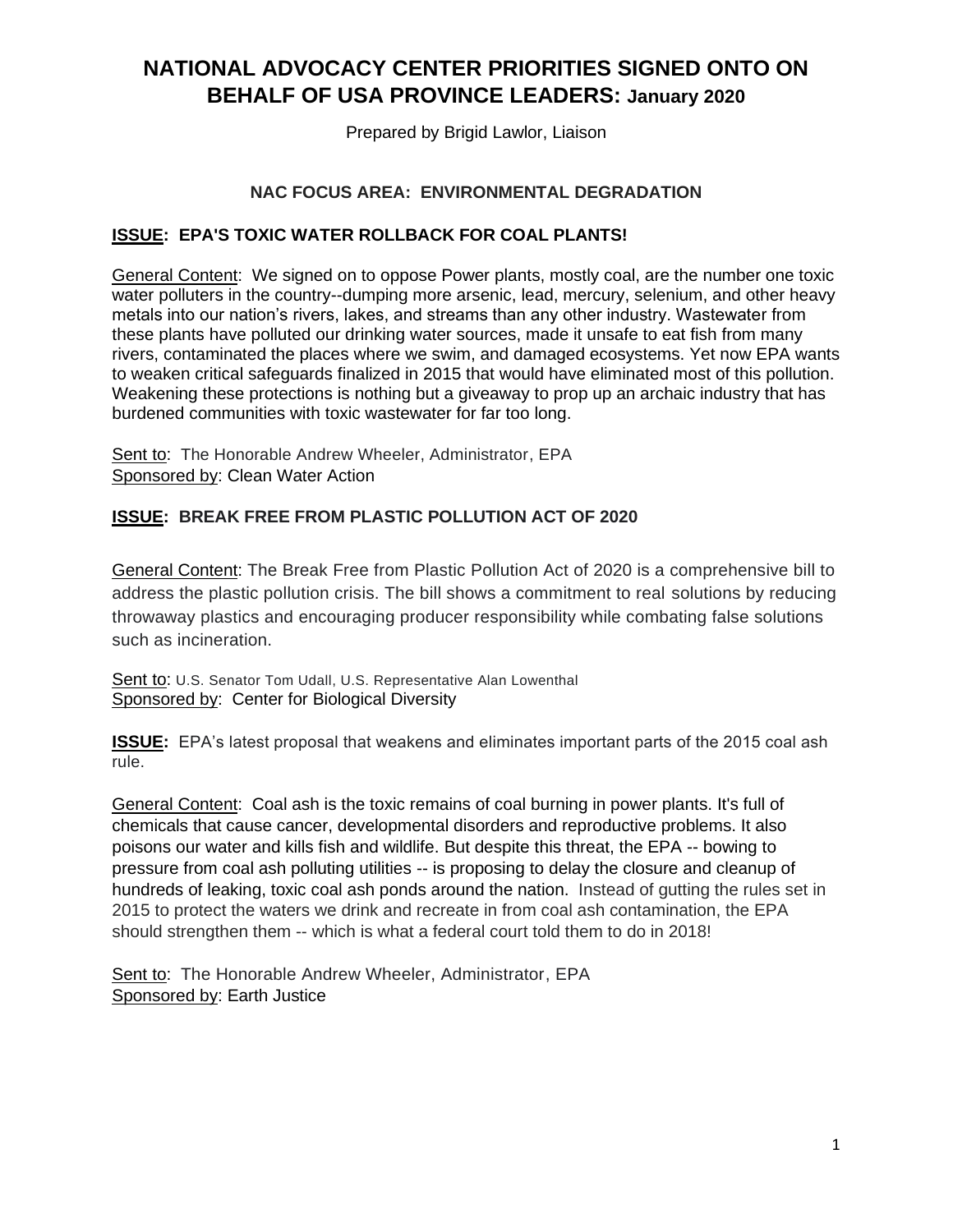#### **NAC FOCUS AREA: POVERTY**

# **ISSUE: CHILD POVERTY**

General Content: A letter from faith communities that expresses concern about four of the administration's recent regulatory changes that increase child poverty. In 2019 the administration proposed many damaging rules and regulatory changes that harm the most vulnerable, particularly children.

Sent to: House Government Oversight Committee Sponsored by: Network

#### **NAC FOCUS AREA: RACISM**

## **ISSUE: CLASSWIDE BAN ON FENTANYL**

General Content: The DEA is looking to criminalize more black and brown people in the latest tactic in the war on drugs. Class wide scheduling of Fentanyl analogues. Federal fentanyl laws are more likely to be used on individuals at the lowest levels of drug distribution chains who are often not even aware that the drugs they're selling contain fentanyl. Moreover, these laws have been disproportionately used against people of color, with approximately three quarters of all individuals sentenced for fentanyl trafficking under federal law being people of color.

Sent to: Speaker Nancy Pelosi, House Minority Leader, Kevin McCarthy H.O.B., House Majority Leader Steny Hoyer, House Minority Whip Steve Scalise Sponsored by: Drug Policy Alliance

## **ISSUE: PREGNANCY AND RACIAL PROFILING RULE**

General Content: On January 24, 2020, the State Department issued a new rule targeting pregnant people of color, or people they believe to be pregnant, visiting the U.S. The new rule took effect immediately, without advance notice or opportunity to comment, giving consular officers discretion to reject tourist (B visa) applications for people they believe to be traveling to the United States and its territories to give birth. This rule disproportionately and discriminatorily affects travelers from Africa, Asia, and Latin America, as it will not apply to countries in the Visa Waiver Program.

#### Sent to: State Department

Sponsored by: National Asian Pacific American Women's Forum

## **NAC FOCUS AREA: VIOLENCE**

#### **ISSUE: IRAN – US AGGRESSION**

General Content: Statement condemning the United States' dangerous aggression towards Iran, including the assassination of Gen. Qassem Soleimani and the deployment of additional troops to the region and urging the Administration to step back from the brink of war. Calls on the US to renounce the escalation of violence and call on the United States to work towards lasting peace with Iran.

Sent to: Congress and various media outlets Sponsored by: WISC Peace and Security Working Group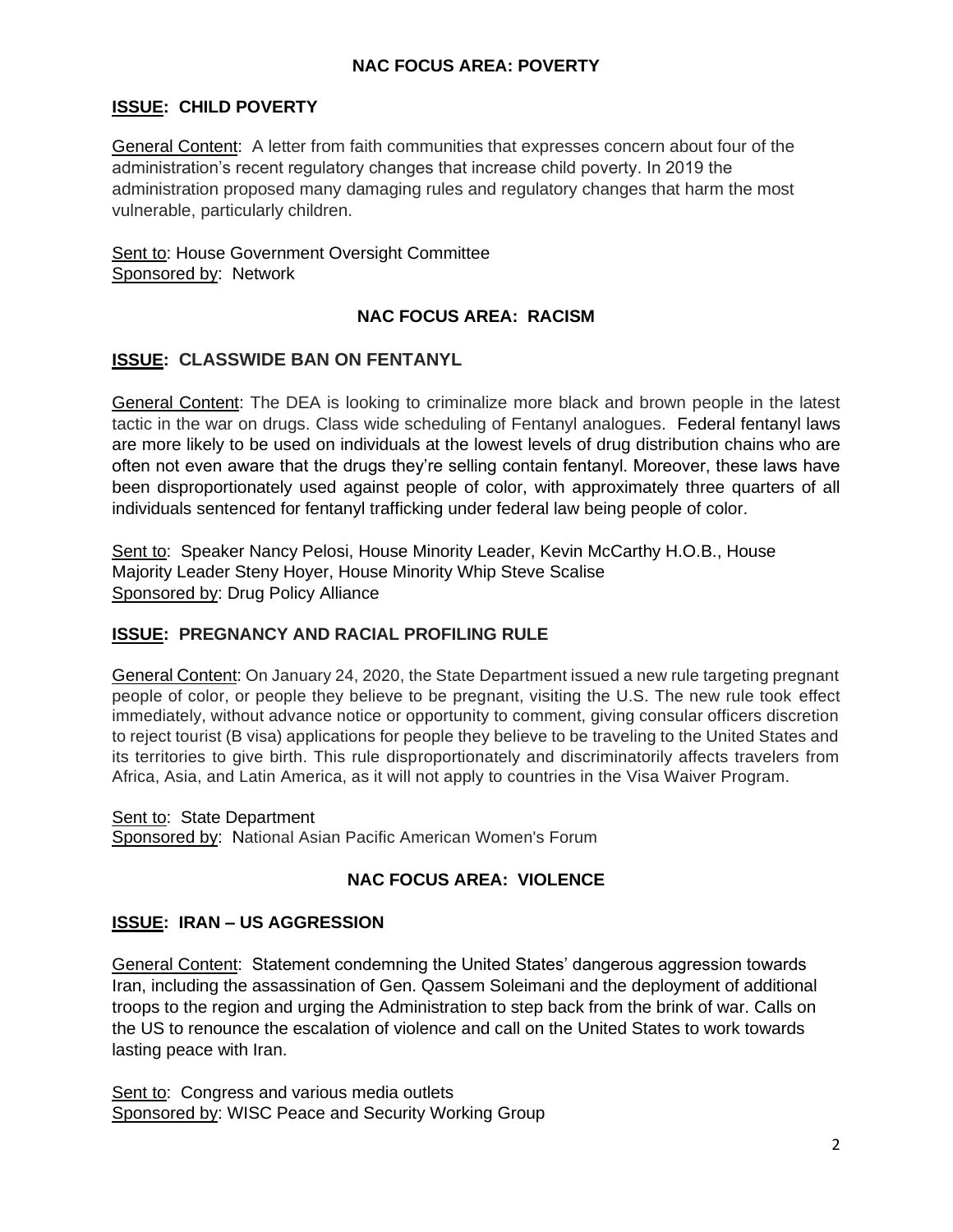#### **OTHER RELATED NAC AREAS**

## **ISSUE: FAMILY ACT**

General Content: Letter urging members of Congress to co-sponsor and advocate for swift and thorough consideration of the Family and Medical Insurance Leave (FAMILY) Act (H.R. 1185/S. 463). The FAMILY Act would create a national family and medical leave insurance program to help ensure that people who work can take the time they need to address serious health and caregiving needs. It would help support working families' economic security, promote racial and gender equity, create a more level playing field for businesses of all sizes and strengthen our economy. The FAMILY Act is the national paid family and medical leave plan voters want and our country needs.

Sent to: Members of Congress Sponsored by: National Partnership

#### **ISSUE: FEDERAL ELECTION COMMISSION**

General Content: We support restoring the FEC's quorum in advance of the 2020 election by confirming one or two appropriate Commissioners identified through the existing process. But for the remaining vacancies, a nonpartisan blue-ribbon panel should be established to identify qualified candidates for the President's potential nomination, and the Senate should decline to confirm any nominee who is not drawn from the panel's recommendations.

And under no circumstances should the President nominate or the Senate confirm any individual who is opposed — whether for ideological, professional, or any other reason — to the enforcement of the duly enacted laws and regulations that protect the transparency and fairness of our elections.

Sent to: President Trump and Senators McConnell, Schumer, Blunt, and Klobuchar Sponsored by: Campaign Legal Center, Public Citizen, Common Cause, Democracy 21 and **CREW** 

## **OTHER RELATED NAC SIGN ON ACTIVITIES**

#### **SPONSORSHIPS:**

We signed on as a sponsor endorsing the **International Day of Action on January 25, 2020 called NO WAR WITH IRAN**. Marches and Prayer Vigils are scheduled throughout the year.

#### Coordinator: Code Pink

We signed on as a sponsor of events with **FAITH 4 ASYLUM NONVIOLENCE CAMPAIGN:**

**STOP THE INHUMANITY which** includes prayer services, publicity, etc. Asylum seekers are migrants who flee their homes because of fear of violence or persecution. U.S. and international laws state that anyone has a right to apply for asylum in the United States. However, recent changes in U.S. immigration policy are preventing asylum seekers from waiting for their hearings in safety in the United States, instead forcing them to wait in locations in Mexico where they face [violence, extortion, sexual assault and kidnapping.](https://www.thisamericanlife.org/688/the-out-crowd) At least [636 people](https://www.humanrightsfirst.org/sites/default/files/HumanRightsFiascoDec19.pdf) have been raped, kidnapped, assaulted, and even murdered, including 138 children.